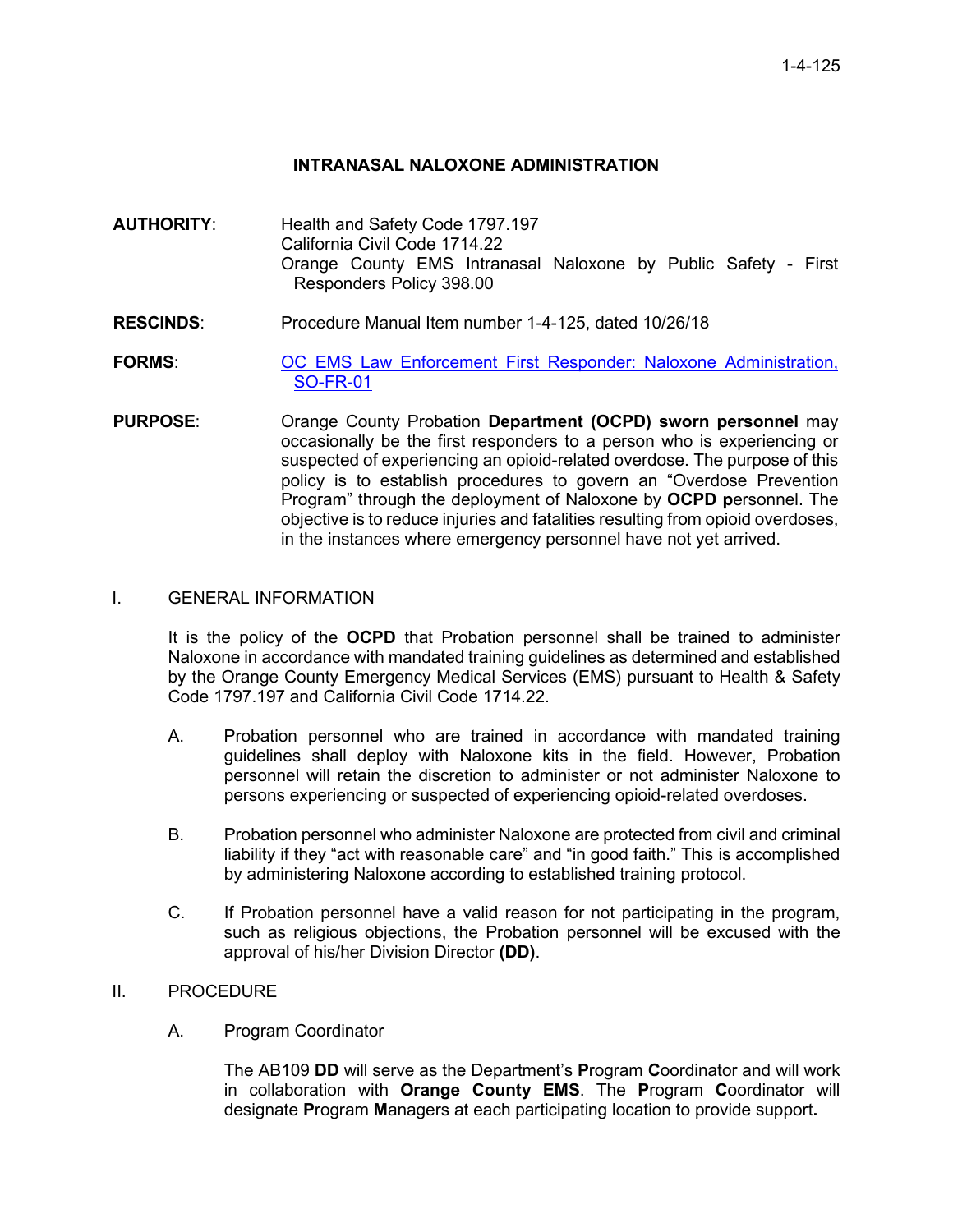## B. **Program Manager**

**Program Managers (should be Division Directors and Assistant Division Directors) designated by the Program Coodinator.** The **P**rogram **M**anagers will be responsible for tracking, storage, maintenance, replacement of Naloxone kits, and reporting to the **P**rogram **C**oordinator.

- C. Training
	- 1. Initial Training

Probation personnel may not administer Naloxone without the completion of mandated training by **Orange County EMS**. All Probation personnel at participating locations will receive initial training that will include, at a minimum**:** an overview of California Civil Code 1714.22, patient assessment (signs/symptomology of overdose), universal precautions, rescue breathing, seeking medical attention, and the use of intra-nasal Naloxone. Upon completion of training, staff will have their training recorded with the **P**rogram **C**oordinator.

2. Continued Training

Probation personnel will receive refresher training as deemed appropriate by **Orange County EMS**.

### D. Naloxone **Kits**

### 1. **Kit content and kit assignments**

The **OCPD** will deploy Naloxone kits in office locations and other areas as deemed appropriate by the Chief Probation Officer or his designee.

Naloxone kits **(red bags)** will contain, at a minimum: gloves, mask, eye protection**,** and Naloxone. Probation personnel at participating locations shall check out a Naloxone kit and deploy with the kit while they are in the field. If no kits are available to take into the field, Probation personnel must notify his/her supervisor.

**Staff who have been issued individual boxes of Naloxone (and all necessary PPE) do not need to check out a Naloxone kit.** 

*Duty Officers at Juvenile Hall, YLA and YGC will have access to Naloxone Kits that will be kept in the Duty Officer's office.*

2. Storage

Naloxone kits must be returned at the end of the shift and will not be kept in vehicles for extended periods of time. **Keep Naloxone in the box until ready for use. Protect from light and store at room temperature (59- 77°F**).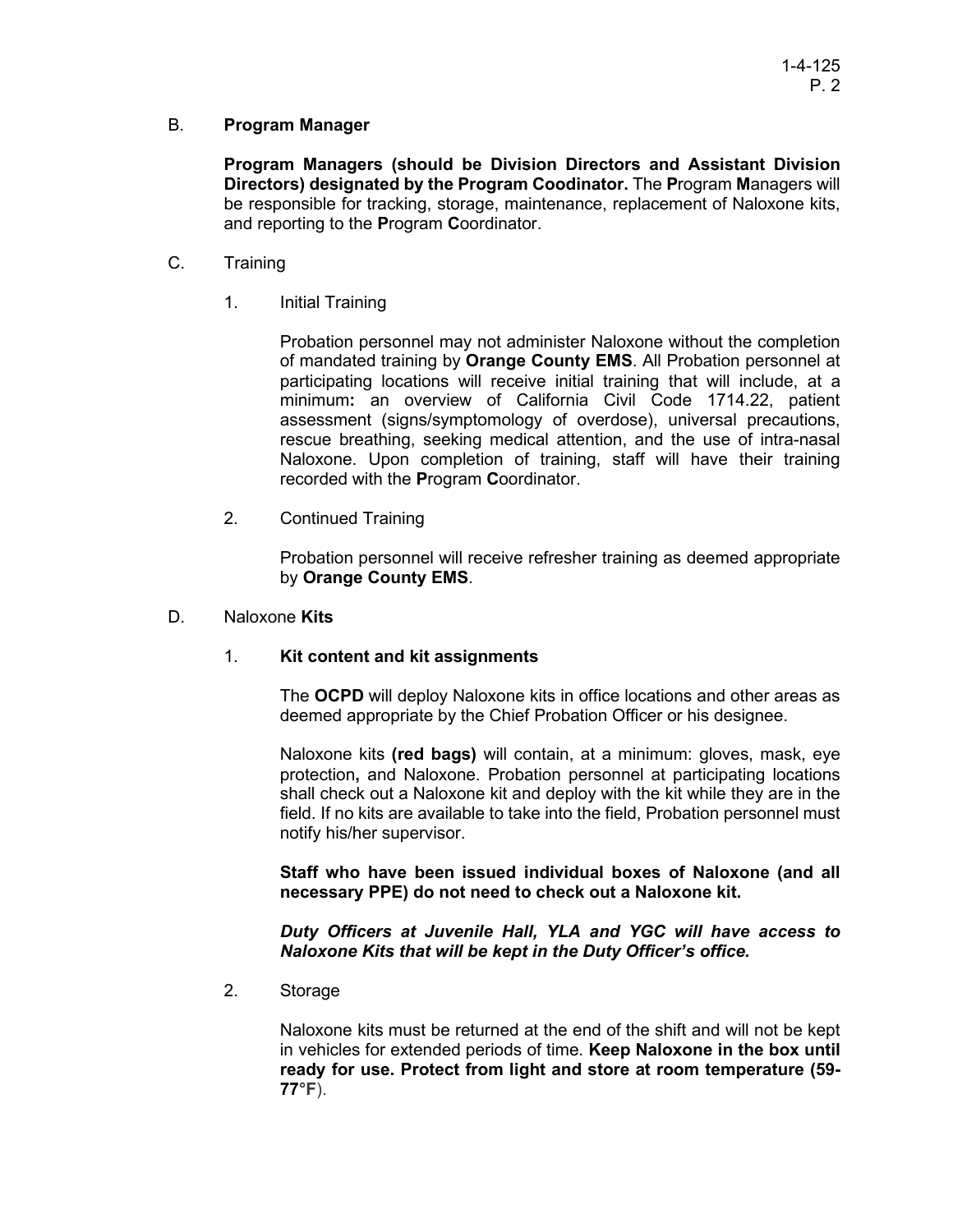E. Naloxone Use

Probation personnel who have completed mandated Naloxone training by **Orange County EMS** are authorized to administer Naloxone when they reasonably believe someone is experiencing an opioid-related overdose. Personnel will treat the incident as a medical emergency and shall follow these steps when performing this intervention:

- 1. Confirm emergency personnel are responding**.**
- 2. Maintain universal precautions**.**
- 3. Perform patient assessment**.**
- 4. Determine unresponsiveness**.**
- 5. Update **D**ispatch **Center** of potential overdose state**.**
- 6. Follow Naloxone use protocol**.**
- 7. Immediately notify responding emergency medical personnel that Naloxone has been administered**.**
- 8. Notify a supervisor**.**
- F. Documentation/Naloxone Reports

Upon completion of the incident, Probation personnel will submit a Special Incident Report (SIR) detailing the nature of the incident, the care the patient received**,** and the fact that Naloxone was deployed.

G. Reporting Responsibility

Supervisors will be responsible to ensure the SIR is completed and submitted to the **P**rogram **M**anager in a timely manner. The **P**rogram **M**anager will ensure the SIR is forwarded to the **P**rogram **C**oordinator.

H. Maintenance and Replacement

The daily inspection of Naloxone kits will be the responsibility of Probation personnel who are assigned the kit for field deployment. The maintenance and replacement of Naloxone kits will be the responsibility of the **P**rogram **M**anager (or their designee) assigned to each location where the kits are used. Used, lost, or damaged Naloxone kits will be reported to the immediate supervisor and returned to the **P**rogram **M**anager for replacement. **In addition, used and damaged kits shall be returned to the Program Manager for replacement.**